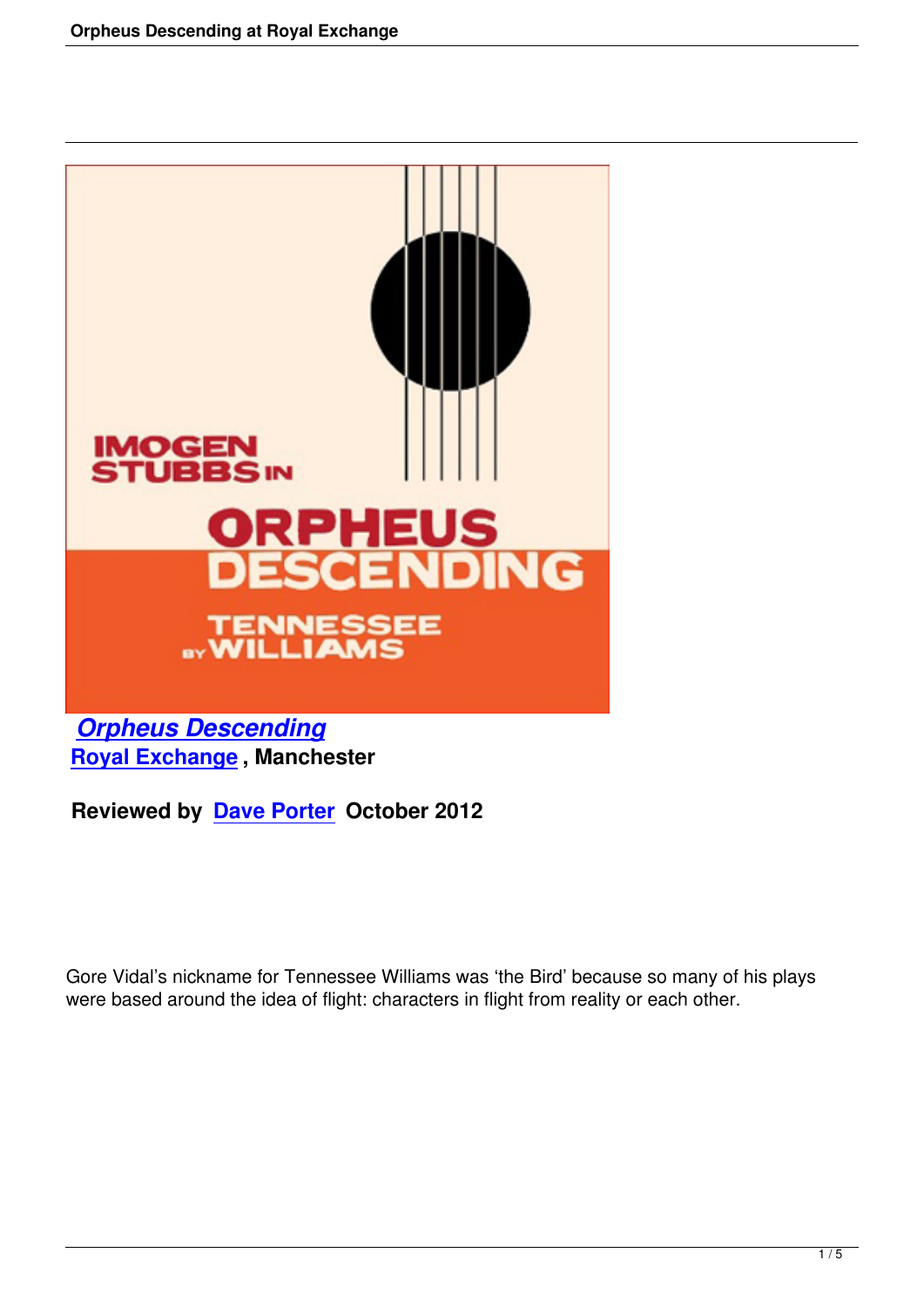In **Orpheus Descending**, which receives a sumptuous revival at Manchester's Royal Exchange, the motif is a central and recurring one. When handsome drifter Valentine Xavier wanders into a Deep South merchandise store he tells the owner – Lady – of a mythical bird which never sets foot on earth and sleeps on the wing.

Williams was never afraid to overload his plays with symbolism – often at the expense of plot and tautness of dialogue – and *Orpheus Descending* proves no exception. It contains many of his trademark touches: spinster sisters, brutish men, vulnerable middle-aged women and a southern Gothic streak bordering on the lunatic.

The play charts the arrival of nightclub singer Xavier at the store who is determined to put his playboy days behind him. He holds on tightly to his prized guitar containing the signatures of all the greats: Lead Belly, Woody Guthrie, Bessie Smith, all free spirits in the way he imagines himself to be.

His good looks cause great comment among the locals. At one point in the play he has a run-in with a gnarled sheriff who asks him whether he is wanted by the authorities. When he replies no, the sheriff answers: "A boy like you is always wanted".

He soon falls in with Lady Torrance, the owner of the store whose husband lies dying upstairs in his bed of some unnamed malady. Her father was killed by local rednecks in an arson attack in revenge for "serving liquor to niggers" and she dreams of honouring his memory by recreating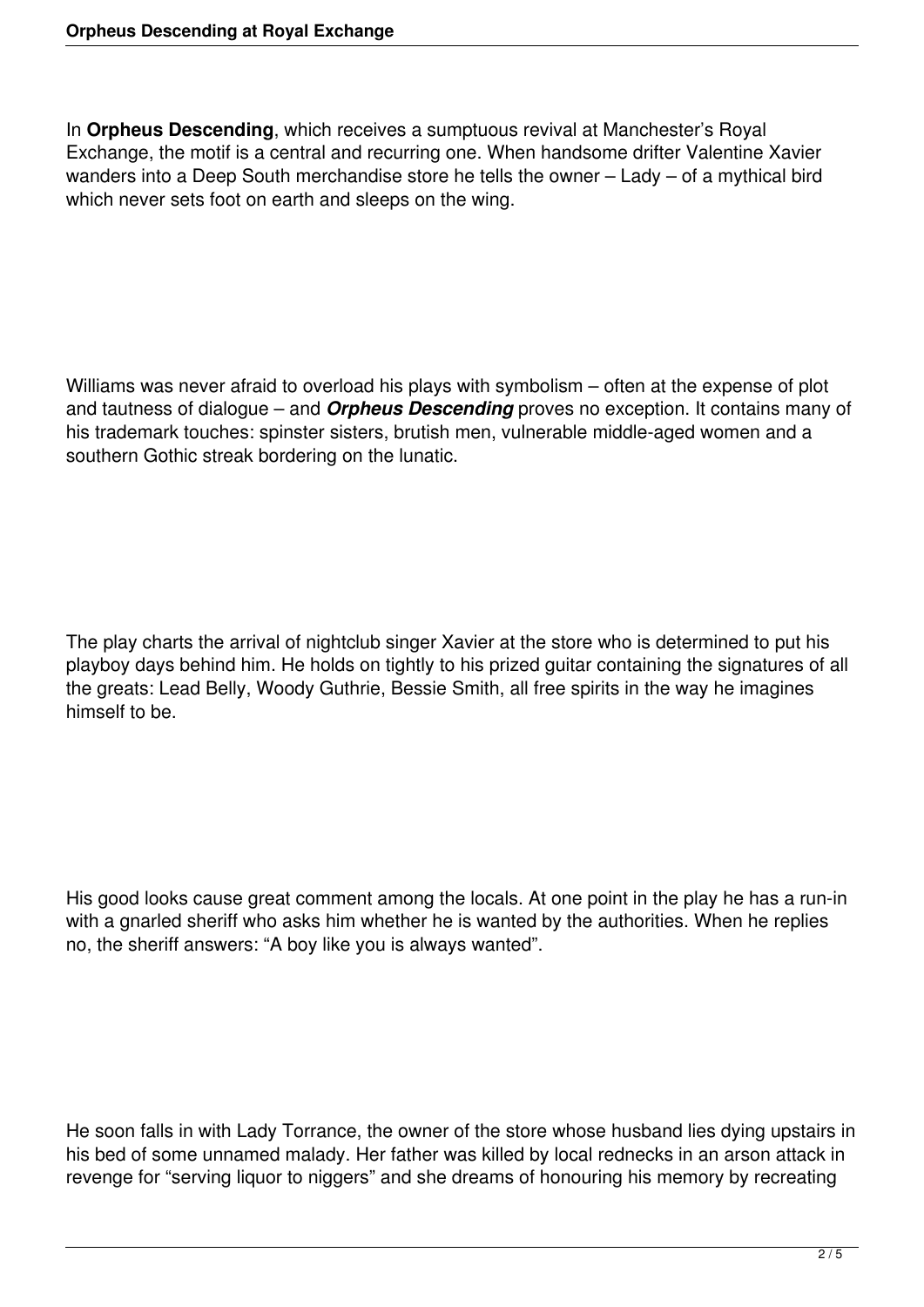the wine orchard he had lovingly built up and which he died in trying to protect.



Lady is brilliantly played by Imogen Stubbs with an undercurrent of nervous eroticism. Her Italian accent is not the dulcet velvet of Hollywood screen goddesses but dagger-like, befitting a "dego wop". She has already lost one baby to a treacherous lover and when she conceives another with Val, she revels in the fact that "this old tree has burst forth with new fruit".

For all of Williams' empathies with his southern ladies, he shows a remarkable talent for portraying brutish male violence (tellingly Vidal argued that one's sympathises actually lie with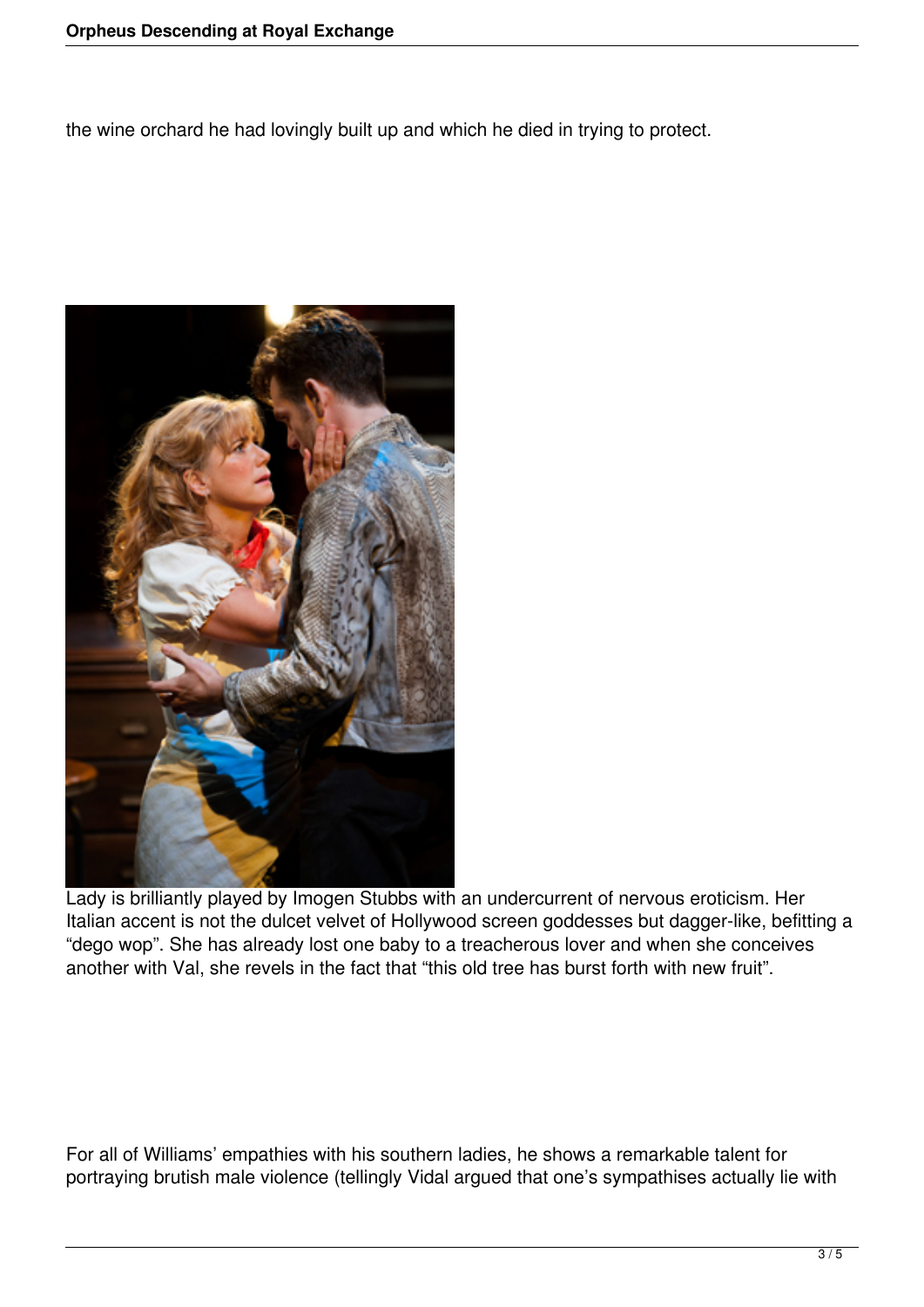Stanley Kowalski in Streetcar Named Desire, not with Vivienne Leigh's neurotic Blanche Du Bois). Sadistic sheriffs, murderous chain gangs and redneck vigilantes roam the play like bloodhounds on the scent of their next prey.

All this would be the stuff of cliche if Williams did not possess the talent to bring his plays alive. Yes he overwrites, yes his plays are often baggy and confused, yes his plots meander like a lazy southern river, but he will always hold our attention with his poetic depiction of lives clinging on to any shard of hope which comes their way.

The stifling heat of a bayou county is brilliantly brought out in this production which boasts many outstanding performances. Luke Norris plays Val as an affecting mix of rock and roll swagger and hunted little boy whose own childhood visions mirror those of the sheriff's wife who goes blind precisely at the point of divine revelation.

Stubbs' surprisingly slight frame proves no hindrance to delivering a memorable performance as Lady, all brittle and bone one minute, and ardent desire the next.

Pursued like Orpheus through the underworld, Val is eventually hunted down and has no means of escape. Williams shows, too, that there is no escape from desire and its consequences.